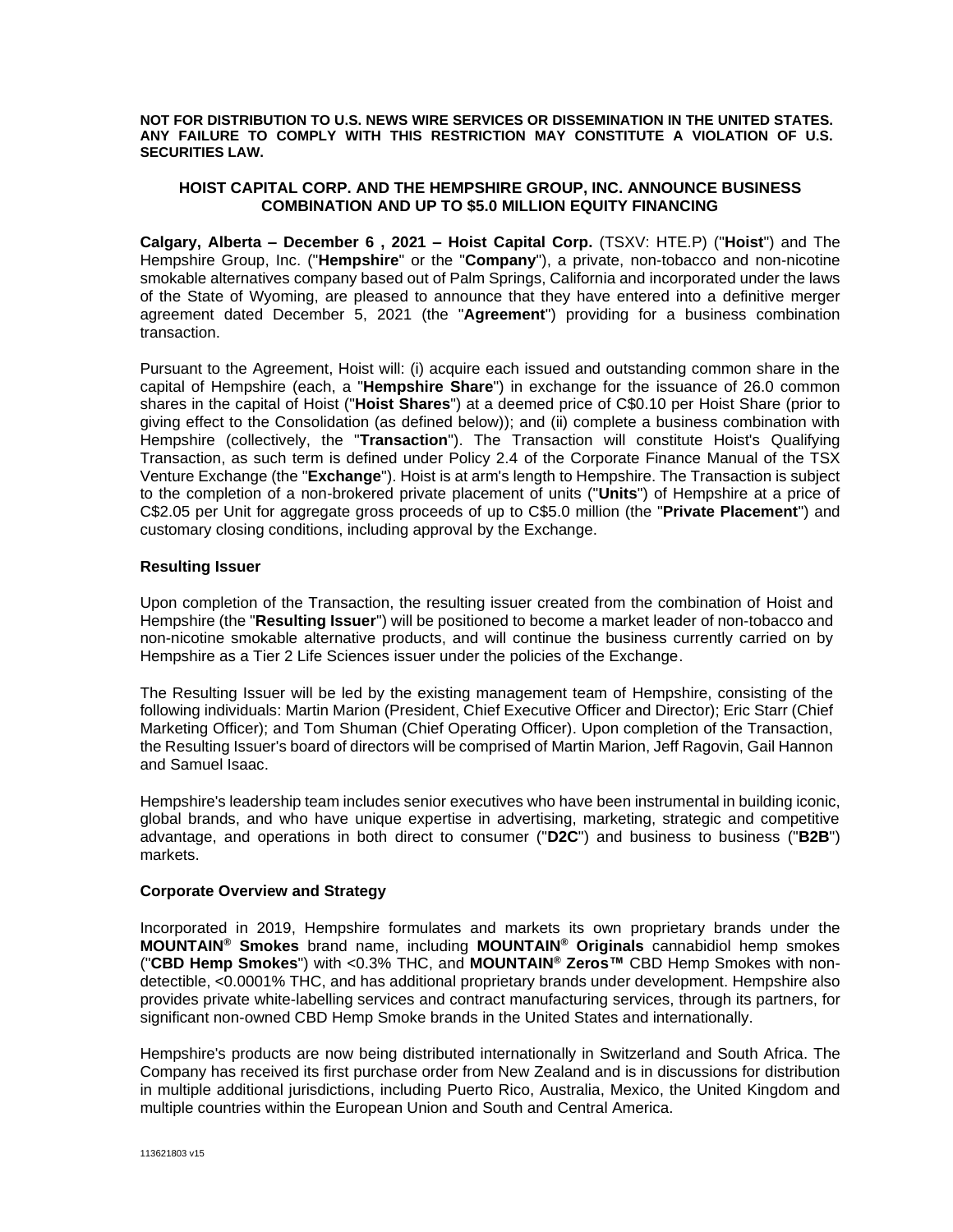### **Management Team of the Resulting Issuer**

Upon the completion of the Transaction, the management team of the Resulting Issuer is expected to include the following individuals:

Martin Marion, President, Chief Executive Officer and Director**,** from Irvine, California, is a former senior executive of Grey Advertising / Grey Direct and D'Arcy Masius Benton & Bowles (DMB&B), two leading ad agencies. Martin has over 35 years' experience as an executive consultant to many global brands, advising clients in product launch and go-to-market competitive strategy, principally in the consumer packaged goods ("**CPG**"), retail, health products and digital e-commerce arenas. He has expertise in health product and CPG brand positioning, product launch and competitive advantage strategy.

Eric Starr, Chief Marketing Officer, from Los Angeles, California, has over 17 years of marketing and branding experience. He worked for Apple Inc.'s ad agency as Creative Strategy Director at Media Arts Lab, helping launch the iPod, build the Mac brand, and introduce the iPhone and iPad. His work received honors, including the ad campaigns: "I'm a Mac, I'm a PC", which received "Campaign of the Decade", iPod Silhouettes which received "Outdoor Campaign of the Decade", and the agency Eric worked for won the honor of "Agency of the Decade".

Tom Shuman, Chief Operating Officer, from Dallas, Texas, brings more than 30 years of experience leading CPG sales and marketing teams, both as a founder and executive in various roles. He has extensive experience working across the full sales chain, including with brokers, distributors, wholesalers and retailers, for companies such as Proctor & Gamble, Coca-Cola and Dr Pepper 7UP.

Hempshire was founded by Dan Iannotte, a veteran in the hemp and cannabis industry with over 30 years of experience. His knowledge and understanding of the industry provide Hempshire the ability to procure the highest quality supply inputs and curate products that provide users a very desired and pleasurable experience. Mr. Iannotte holds approximately 56% of the outstanding Hempshire Shares.

Hempshire is currently in discussion with numerous candidates to fulfill the position of Chief Financial Officer and will be in a position to announce the appointment of a Chief Financial Officer contemporaneous with the completion of the Transaction.

## **Hempshire Products**

The Company's first product line, branded under the **MOUNTAIN® Originals** label, consists of 20 SKUs which include Natural, Mint Squeeze™ and Pineapple Squeeze™ flavors, and have varying levels of CBD content. The product contains only organic hemp flower, organic mullein, and organic sage, with no fillers, preservatives or added chemicals. **MOUNTAIN® Smokes** looks, feels, burns, and are packaged just like a tobacco cigarette, providing all the ritual pleasures that cigarette smokers have become accustomed to, but without the harmful effects and addictive properties of tobacco and nicotine, and without any additives or chemical preservatives. Hempshire encourages consumers and investors to do their own consumption experience comparative taste tests against other competing products and alternatives.

Hempshire has also recently introduced the **MOUNTAIN® Zeros™** line, a CBD Hemp Smoke with a non-detectible (<0.0001%) THC level, and has additional CBD Hemp Smokes under research and development with varying levels of CBD, as well as a herbal smokable line to address the range of regulations of smokable alternatives to tobacco and nicotine in jurisdictions around the world. 15 SKUs of various **MOUNTAIN® Zeros™** flavor and size combinations are being introduced worldwide. **MOUNTAIN® Zeros™** will also be launched in the United States, for those who may desire a CBD Hemp Smoke without the risk of testing positive for THC.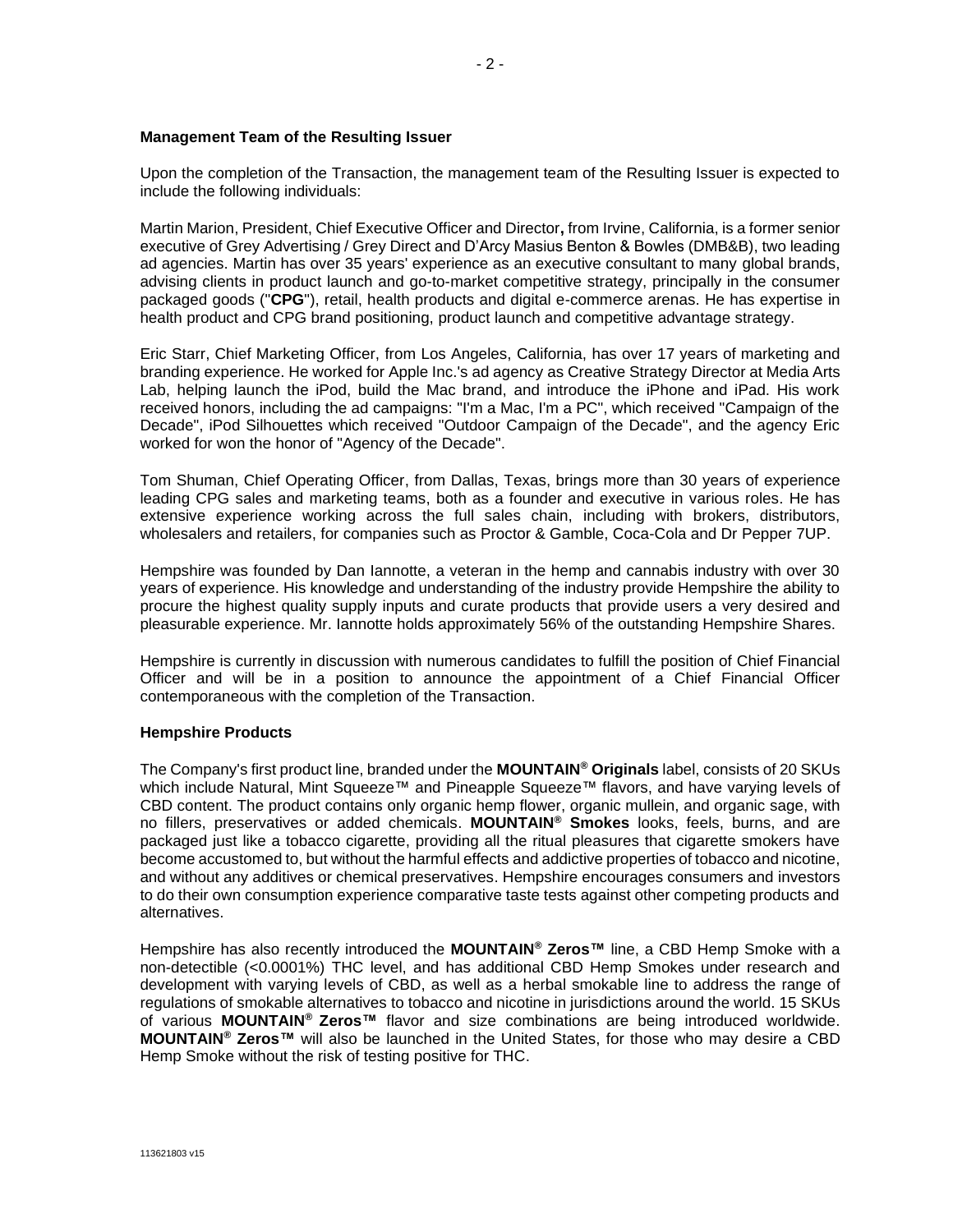Omni-channel organic marketing and data-driven and strategically placed paid advertising, combined with influencer and social media engagement, are key drivers for Hempshire as it looks to offer a better alternative to millions of tobacco cigarette smokers, e-cigarette and vape users, and consumers of CBD. To date, the Company's **MOUNTAIN® Smokes** products have been displayed in social media posts from hundreds of significant influencers in the music, TV/film, and social media industries. These posts have been made without any paid endorsements. **MOUNTAIN® Smokes** was also the first smokable product to be advertised in a national or international publication since big tobacco was banned by the United States Congress in 1970 and is the first hemp brand to be advertised on a national magazine publication in the United States.

**MOUNTAIN® Smokes** appeared in a four-page cover wrap of FORTUNE magazine's June 2021 edition, as shown below, with its "**This Is Not A Cigarette™**" campaign.



The Company's products are sold D2C through its MountainSmokes.com website, which is currently undergoing a complete rebuild to become a fully featured, conversion-optimized e-commerce site that enhances the customer experience, introduces the **MOUNTAIN® Zeros™** product line, launches a significant loyalty rewards program, and incorporates a private portal for wholesaler, distributor and retailer sales.

In addition to D2C marketing, Hempshire places a significant emphasis on B2B through wholesale distributors and retailers in the United States and worldwide, with a particular focus on retail convenience stores (**"C-stores"**), smoke shops and dispensaries. Hempshire is also an officially recommended vendor of choice in the new products category with AATAC, one of the United States' largest trade associations for independent convenience stores and gas stations, with a network of over 80,000 C-store locations.

Hempshire has established the foundation and infrastructure to become a global leader in the nontobacco and non-nicotine smokable alternatives market.

## **Target Markets**

The Company has identified and is targeting three specific current global market segments with an aggregate annualized spend of over C\$1.0 trillion, in addition to an emerging international market for CBD and herbal inhalable products.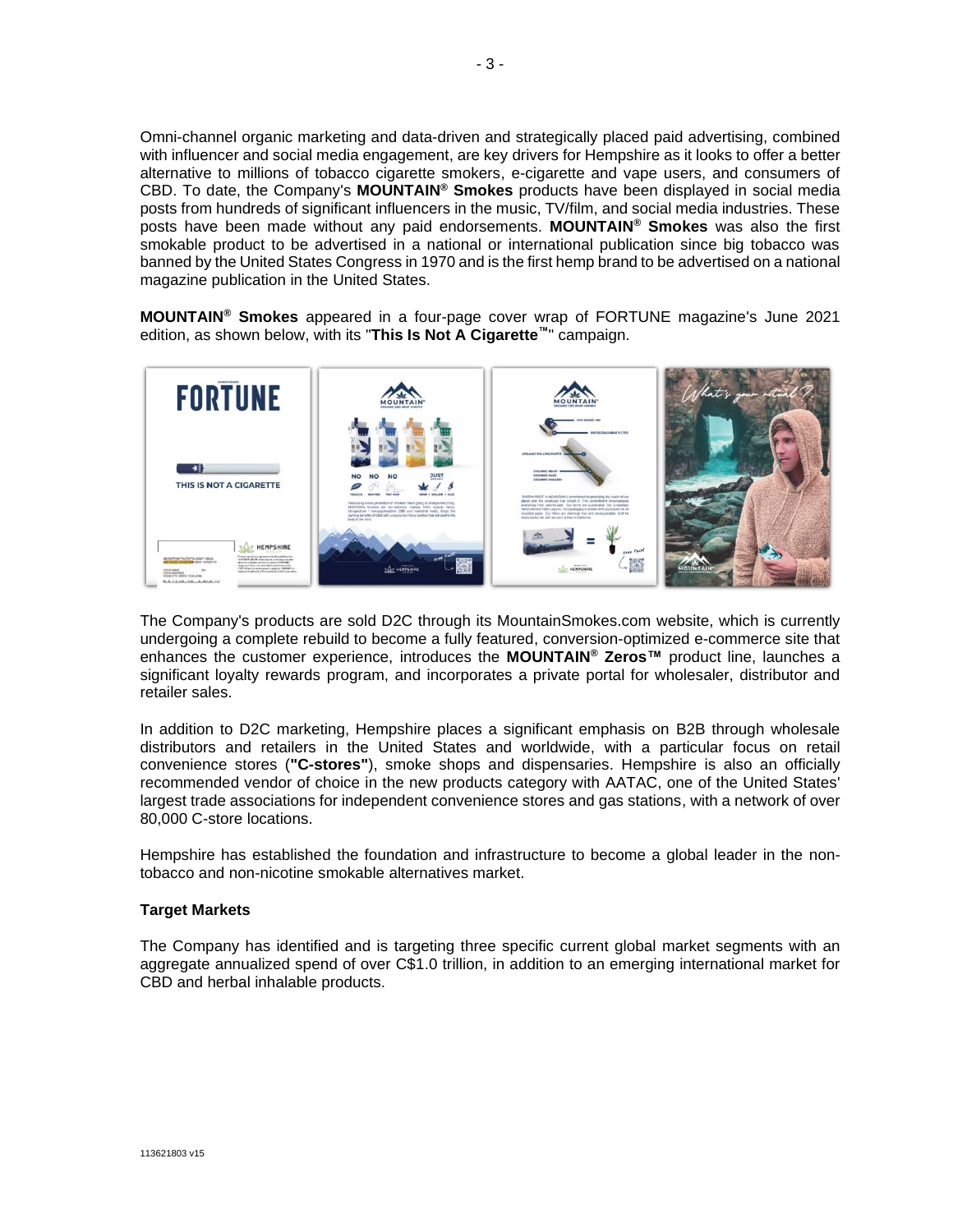# **(i) US\$932.1 Billion Global Tobacco Market.<sup>1</sup>**

Hempshire smokables offer tobacco cigarette smokers the same familiar consumption experience and rituals that have contributed to the massive personal and social appeal of smoking – they look, feel, burn and are smoked like a tobacco cigarette, are packaged in the same familiar foil and carton and, in most jurisdictions, can be sold wherever tobacco cigarettes are available. However, they contain absolutely no tobacco and no nicotine, they are nonaddictive, they are made from 100% organic ingredients, they typically have a lower retail price, and users appreciate the healthier alternative of CBD in Hempshire's **MOUNTAIN® Smokes** CBD Hemp Smokes.

The tobacco market is of particular interest and significance to Hempshire due to its immense size, shifting user preferences, and tightening governmental regulations. These shifts are highlighted in the following statement taken from British American Tobacco's website in September 2021:

*"Generational differences and shifts in taste are continuing to emerge, as health and wellness become ever-more important. We anticipate growth in new categories of products, including – and beyond – tobacco and nicotine. Consumers expect these to provide stimulation and pleasure, in ways previously associated with cigarettes. We believe such growth will offset the predicted decline in cigarette consumption."*

The Company believes the non-tobacco smokable alternatives category, and Hempshire as a result, will benefit greatly from the changing paradigm in the traditional tobacco-smoker market.

# **(ii) US\$12.4 Billion Global E-Cigarette and Vape Market.<sup>2</sup>**

Demand for e-cigarettes and vapes has grown due to studies presenting these nicotine-based products as a safer alternative to traditional cigarettes and a social association psychology around vaping. With a projected CAGR of over 23%<sup>2</sup> through 2027, this market is driven by a younger generation than traditional cigarette smokers. However, local authorities in multiple countries continue to restrict vaping and flavored nicotine-based vape juice, presenting a significant opportunity for Hempshire's smokable alternatives. Hempshire's **MOUNTAIN® Smokes** provide e-cigarette and vape users the same hand-to-mouth experience, are also available in multiple flavors, and can be sold in the same convenient locations, but they do not contain addictive nicotine or other harmful chemicals, are less costly, and more environmentally friendly.

## **(iii) US\$2.8 Billion Global CBD Market.<sup>3</sup>**

The global CBD market is expected to expand at a compound annual growth rate of 21% from  $2021$  to  $2028<sup>3</sup>$  due to its strong demand for health and wellness purposes and increasing government acceptance.

<sup>1</sup> Grand View Research, Inc. "Tobacco Market Size, Share & Trends Analysis Report By Product (Smokeless, Cigarettes, Cigar & Cigarillos, Next Generation Products, Waterpipes), By Region, And Segment Forecasts, 2021 - 2028." February 2021.

<sup>&</sup>lt;sup>2</sup> Grand View Research, Inc. "E-cigarette And Vape Market Size, Share & Trends Analysis Report By Product (Disposable, Rechargeable), By Component (Vape Mod, E-liquid), By Distribution Channel, And Segment Forecasts, 2020 - 2027." February 2020.

<sup>&</sup>lt;sup>3</sup> Grand View Research, Inc. "Cannabidiol Market Size, Share & Trends Analysis Report By Source Type (Hemp, Marijuana), By Distribution Channel (B2B, B2C), By End-use (Medical, Personal Use), By Region, And Segment Forecasts, 2021 - 2028." February 2021.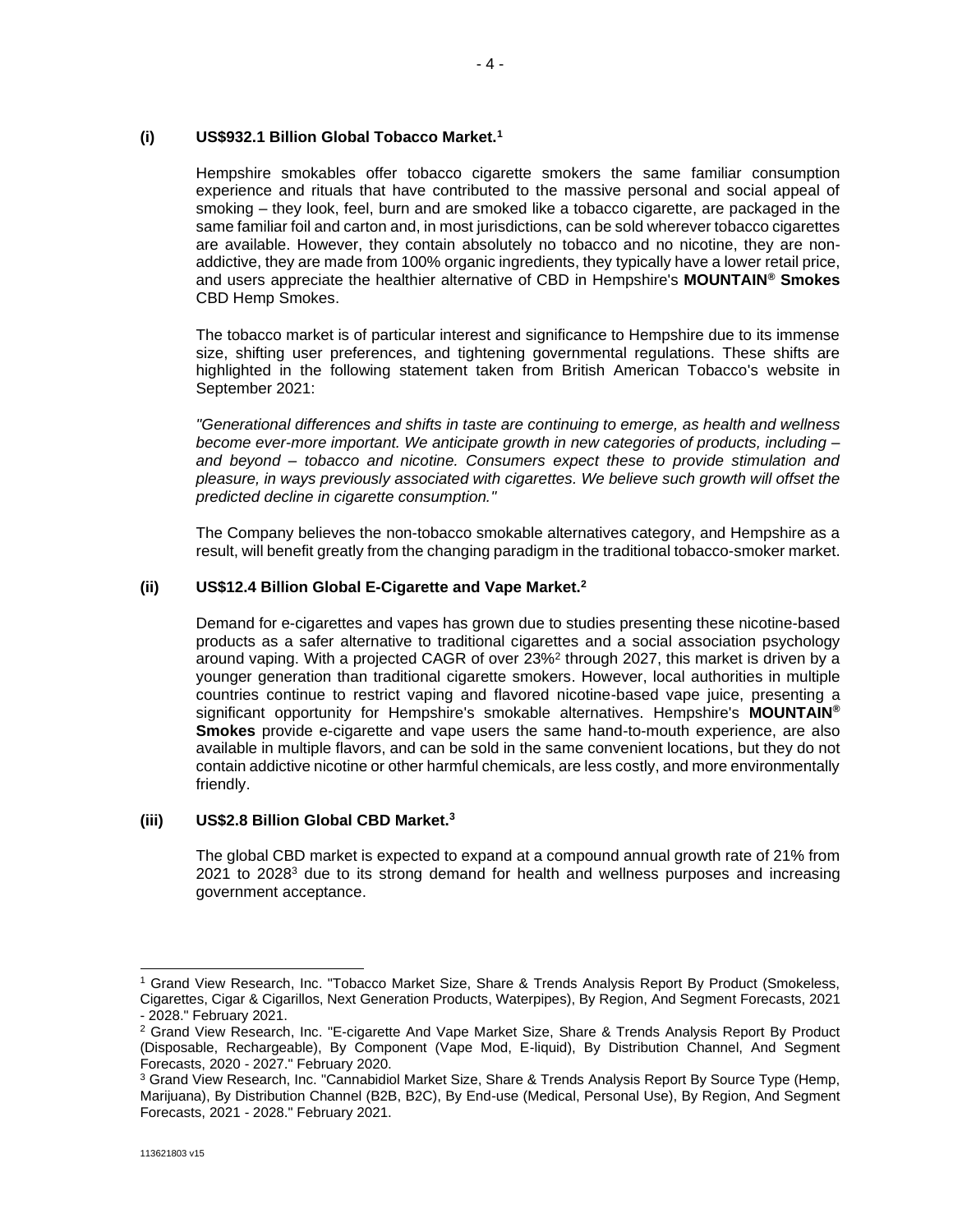Hempshire's CBD Hemp Smokes provide consumers seeking CBD a form of consumption that has relatively low cost per CBD dose and is more bioavailable than most topicals and ingestibles.

Hempshire has partnered with certain service providers, including multiple organic hemp farmers in the United States who practice strictly organic farming and are in full compliance with the United States' *Agriculture Improvement Act of 2018* (the **"USDA 2018 Farm Bill"**), to secure a continuous supply of the finest quality organic CBD-rich hemp flower and to provide manufacturing and packaging services. This has allowed, and is expected to continue to allow, Hempshire to scale with minimal additional capital investment. Hempshire currently has access to manufacturing capacity of 1,500,000 smokes per day, with the capacity to scale rapidly with minimal additional capital expense.

The desired result is to drive a high gross margin for Hempshire while honoring its commitment to using high quality plant material and genetics, as opposed to using by-product or undesirable remnants of processed plants to create a low-cost product.

Environmental sustainability and social responsibility have been guiding principles for Hempshire since inception. Its 'Earth First' approach to business encompasses everything from "seed-to-sale". Hempshire has always sourced ingredients grown under organic protocols to ensure that nutrient runoff does not harm ecological systems and that each farm employs their own organic-based fertilizer program without introducing synthetic nutrients, heavy metals or pesticides. Hempshire's cartons, and most filters, are biodegradable, its printing uses soy-based ink, and its biodegradable tubes are derived from organic rolling paper.

The USDA 2018 Farm Bill resulted in the exclusion of hemp and its constituents (with <0.3% THC) from the definition of marijuana and its removal from the United States' *Controlled Substances Act*. CBDrich hemp products grown to the regulatory required standards are not known to have any psychoactive effects.

The Resulting Issuer will not produce or sell medicinal or recreational cannabis or products derived from high-THC cannabis plants. The Resulting Issuer will only sell hemp-derived products which conform to the regulatory framework in the United States on a state-by-state basis and is creating multiple alternative formulations to meet the legal regulatory limits of THC and CBD in multiple jurisdictions internationally.

## **Private Placement**

Hempshire will complete the non-brokered Private Placement of up to 2,439,025 Units at a price of C\$2.05 per Unit concurrent with, and conditional on, the completion of the Transaction, which is anticipated to occur in February 2022.

Each Unit will be comprised of one Hempshire Share and one Hempshire Share purchase warrant (each, a "**Hempshire Warrant**"). Each Hempshire Warrant will entitle the holder thereof to acquire one Hempshire Share for an exercise price of C\$4.00 per Hempshire Share at any time up to two years following the date of issue, provided that if, at any time prior to the expiry date of the Hempshire Warrants, the volume weighted average trading price of the Hempshire Shares on such principal exchange on which the Hempshire Shares are listed is greater than C\$8.00 for twenty (20) consecutive trading days, Hempshire may, within ten (10) business days of the occurrence of such event, deliver a notice to the holders of Hempshire Warrants accelerating the expiry date of the Hempshire Warrants to the date that is thirty (30) days following the date of such notice (the "**Accelerated Exercise Period**"). Any unexercised Hempshire Warrants will automatically expire at the end of the Accelerated Exercise Period.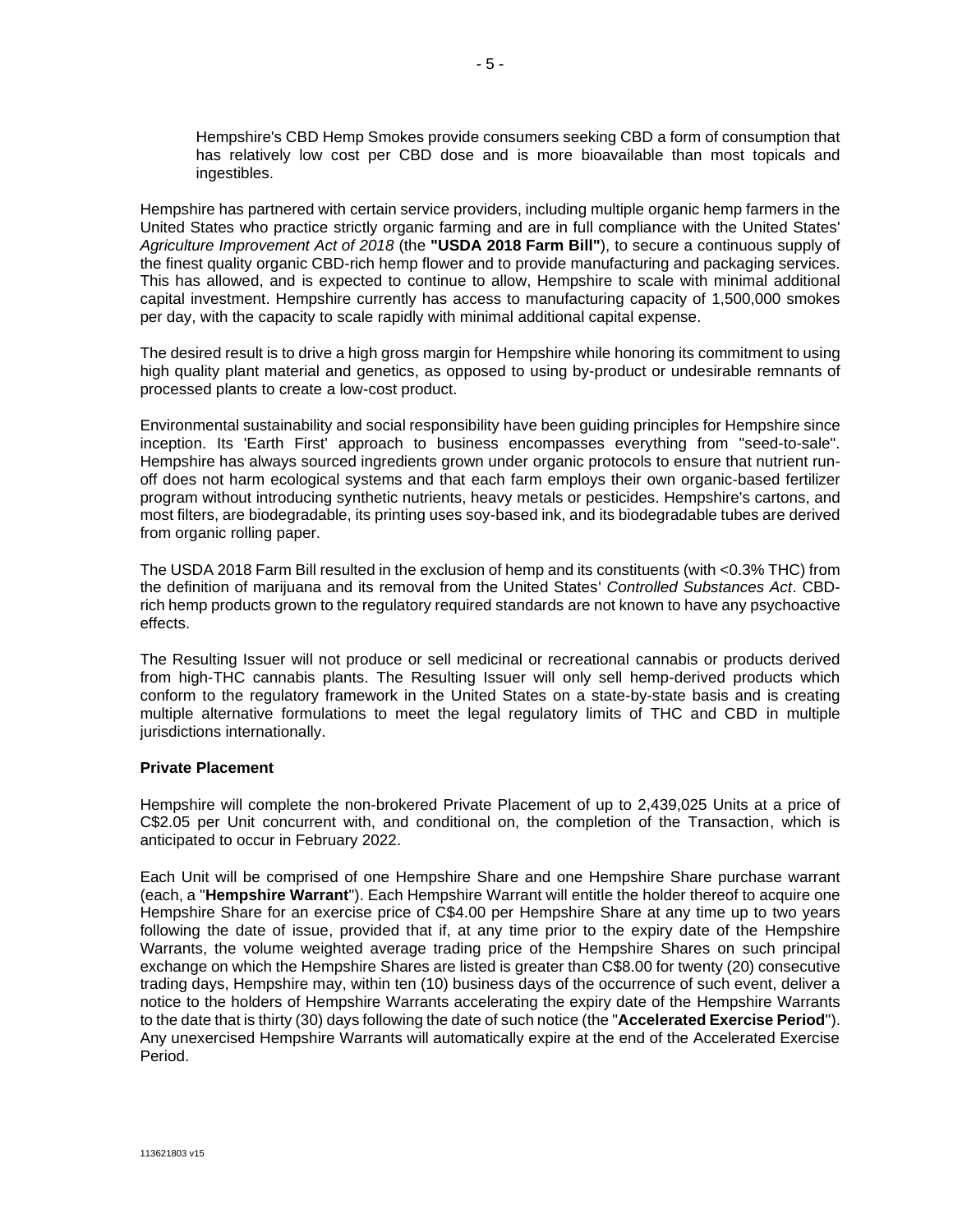The Private Placement will not result in the creation of a new control person of the Resulting Issuer. No finder's fee or commission is payable in respect of the Private Placement.

The net proceeds of the Private Placement will be used to fund marketing and sales initiatives and for working capital requirements and other general corporate purposes of the Resulting Issuer.

### **Sponsorship**

Hoist expects that the Transaction will be exempt from the sponsorship requirement of the Exchange, or that a waiver will be available. However, there is no assurance that an exemption or waiver from the sponsor requirement can or will be obtained.

#### **Board of Directors of the Resulting Issuer**

Upon the completion of the Transaction, the board of directors of the Resulting Issuer is expected to include Martin Marion and the following independent directors:

| <b>Jeff Ragovin</b>                      | Jeff is the Chief Commercial Officer for Fyllo, the leader in<br>compliance-first solutions for highly regulated industries.                                                                                                                                                                                                                                 |
|------------------------------------------|--------------------------------------------------------------------------------------------------------------------------------------------------------------------------------------------------------------------------------------------------------------------------------------------------------------------------------------------------------------|
| East Hampton, NY<br><b>United States</b> | Previously, Jeff was the co-founder and Chief Strategy Officer of<br>Buddy Media, which was acquired by Salesforce for US\$745<br>million. He then acted as Salesforce's Chief Strategy Officer. Jeff<br>is also the founder of Ragovin Ventures.                                                                                                            |
| <b>Gail Hannon</b>                       | Gail is the V.P. Corporate & Financial Planning with Artis<br>Exploration Ltd., a private oil and gas company. She has over 30                                                                                                                                                                                                                               |
| Calgary, AB<br>Canada                    | years of diverse accounting and reporting experience having<br>worked in various management and executive roles in the energy<br>industry. Gail obtained her CPA, CMA designation in 1996, and<br>currently serves on the board of directors of Crew Energy Inc., a<br>public oil and gas company listed on the facilities of the Toronto<br>Stock Exchange. |
| <b>Samuel Isaac</b>                      | Samuel is a Chief Financial Officer who has worked with publicly<br>traded and private equity backed businesses in a multitude of                                                                                                                                                                                                                            |
| Panama City<br>Panama                    | industries, including cannabis. His experience includes managing<br>debt financing arrangements, leading financial reporting teams<br>under IFRS and US GAAP, developing financial planning<br>processes and improving internal controls. He conducted his audit<br>experience at PWC and is a CPA, CA.                                                      |

### **Advisors**

Everleaf Capital Corp. is acting as strategic advisor to Hempshire in respect of the Transaction. Stikeman Elliott LLP is acting as legal counsel to Hempshire in respect of the Transaction and Private Placement and will act as counsel to the Resulting Issuer upon completion of the Transaction.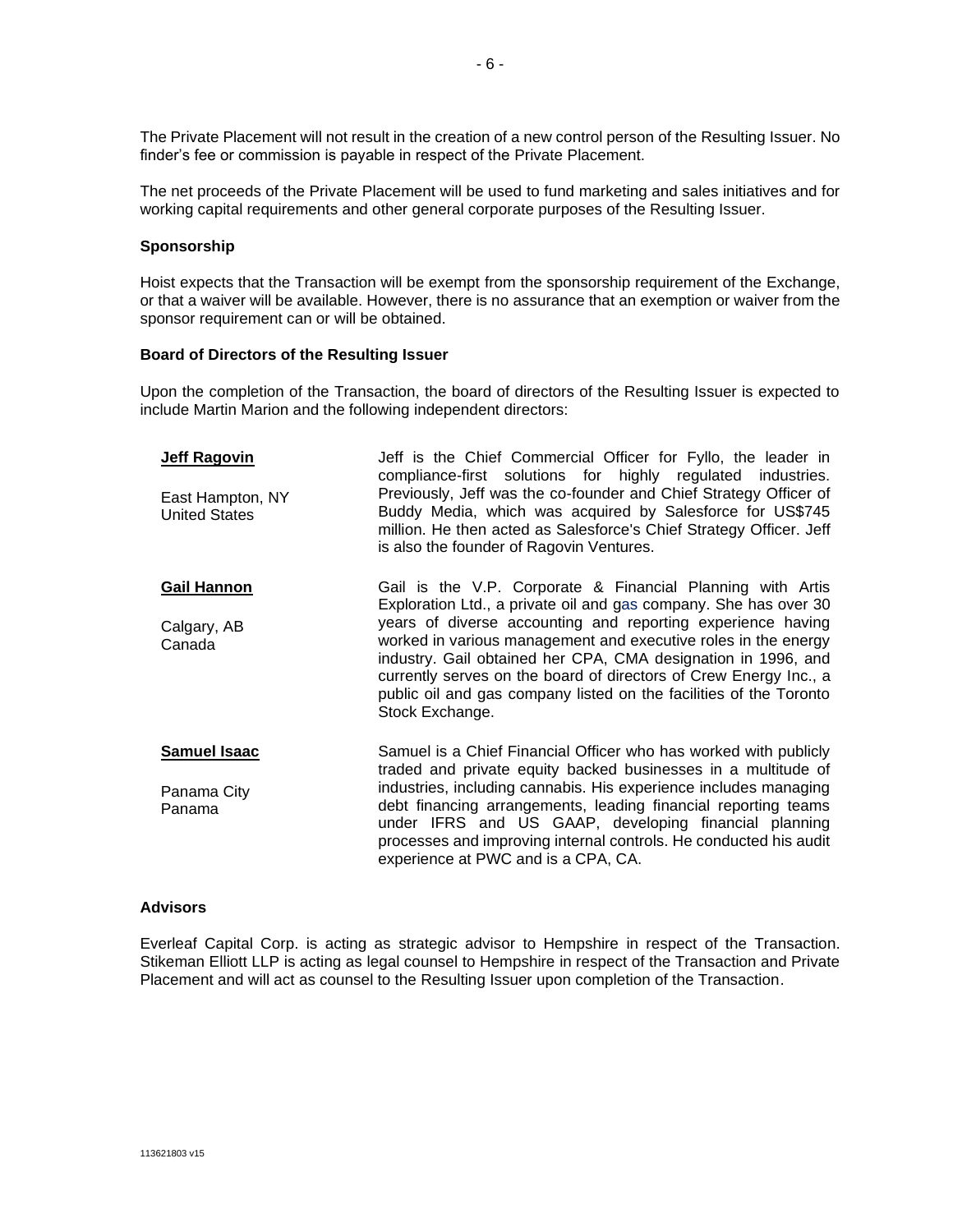## **The Transaction**

Pursuant to the Transaction:

- (i) each issued and outstanding Hempshire Share (including shares issued pursuant to the Private Placement) shall be exchanged for 26.0 Hoist Shares; and
- (ii) each Hempshire Warrant entitling a holder thereof to acquire one Hempshire Share, that is not exercised immediately prior to closing of the Transaction, shall remain outstanding and be adjusted in accordance with paragraph (i) above.

Completion of the Transaction is subject to the satisfaction of a number of conditions, including, but not limited to: (i) all conditions under the Agreement having been satisfied or waived, including the completion of the Private Placement; and (ii) receipt of all other required regulatory, governmental and third party approvals.

In connection with the Transaction, the shareholders of Hoist will be asked to approve, among other things, at a special meeting called for such purpose: (i) a change of the Resulting Issuer's name to "**The Hempshire Group, Inc.**"; and (ii) a consolidation of the common shares of the Resulting Issuer on the basis of one post-consolidation common share for up to every five (5) pre-consolidation Common Shares (the "**Consolidation**").

Approval of the shareholders of Hoist is not required with respect to the Transaction under the policies of the Exchange. In the event any of the conditions set forth above are not completed or the Transaction does not proceed, Hoist will notify its shareholders.

At closing of the Transaction, Everleaf Capital Corp., an arm's length party to Hoist and Hempshire, will be entitled receive an advisory fee in the form of Units that is equal to 5% of the equity value of Hempshire under the Qualifying Transaction, plus an additional 200,000 Units.

#### **About Hoist**

Hoist, a corporation incorporated under the laws of the Province of Alberta, Canada, operates as a capital pool company under Policy 2.4 of the Exchange. Except as specifically contemplated in Policy 2.4, until the completion of its Qualifying Transaction, Hoist will not carry on business, other than the identification and evaluation of businesses or assets with a view to completing a proposed qualifying transaction.

#### **About The Hempshire Group, Inc.**

The current officers and directors of Hempshire are as follows: Martin Marion (President, Chief Executive Officer and Director); Eric Starr (Chief Marketing Officer); Tom Shuman (Chief Operating Officer); and Dan Iannotte (Director).

As of the date of this press release, there are 10,325,800 Hempshire Shares, 292,800 warrants to acquire Hempshire Shares and convertible debentures in the principal amount of \$600,000 issued and outstanding. As a group, as at the date hereof, the directors and senior officers of Hempshire own or control, directly or indirectly, 6,739,000 Hempshire Shares, representing approximately 65% of the issued and outstanding Hempshire Shares.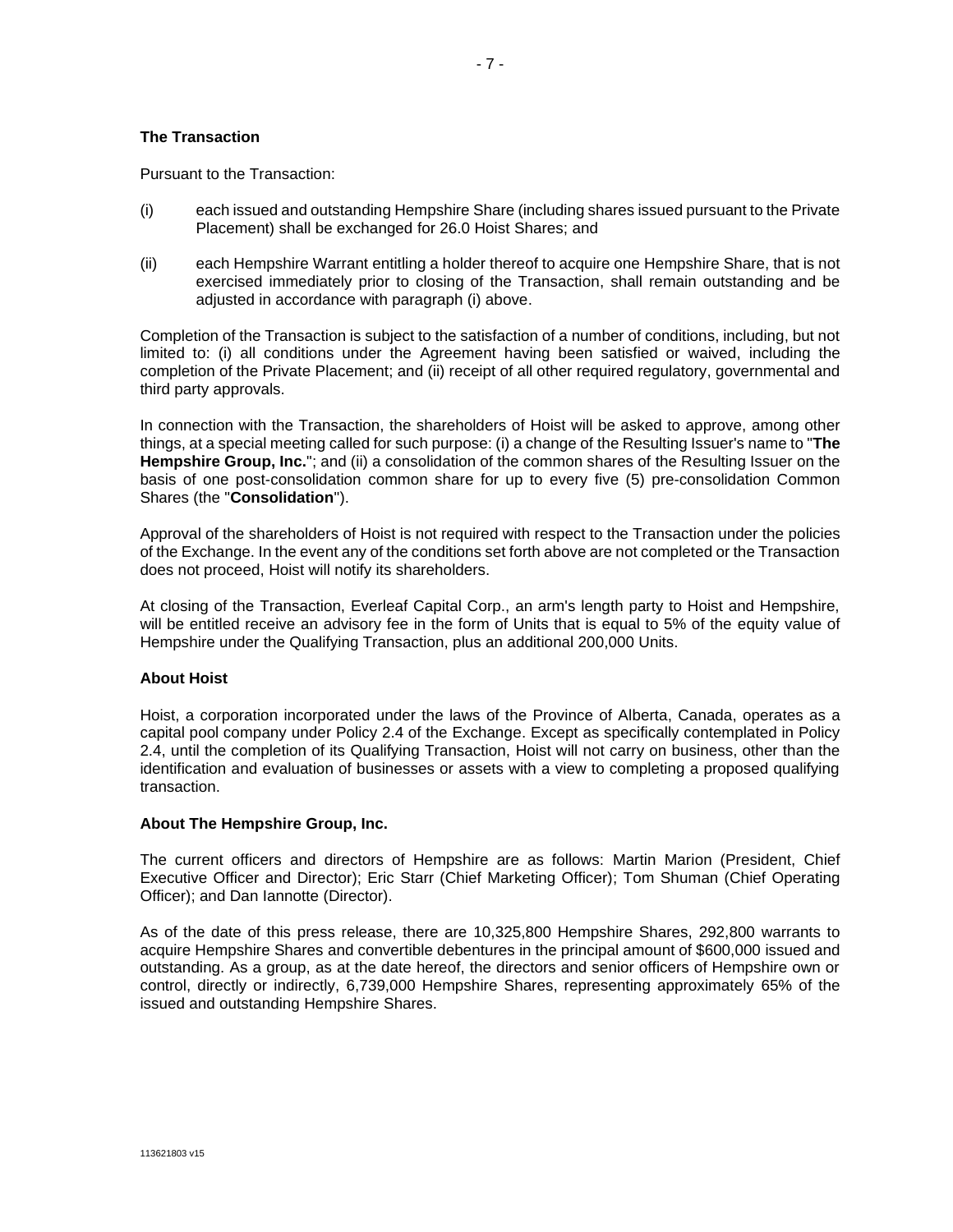### **Additional Information**

Additional information regarding the Transaction, Hempshire, the Resulting Issuer, the financial statements of Hempshire and pro forma financial statements of the Resulting Issuer after giving effect to the Transaction will be made publicly available in due course under a filing statement to be filed on SEDAR at [www.sedar.com.](http://www.sedar.com/) A subsequent press release will also be issued by Hoist in due course to satisfy the remaining requirements under Policy 2.4 to provide for comprehensive disclosure in connection with a Qualifying Transaction.

For additional information please contact:

Arif Shivji Chief Executive Officer

**Hoist Capital Corp.**

Phone: 604-842-2743 Email: arif@cpcequities.com

Martin Marion President, CEO and Director

**The Hempshire Group, Inc.**

Phone: 954-480-7046 Email: [marty@hempshiregroup.com](mailto:marty@hempshiregroup.com)

### **Reader Advisory**

*Completion of the Transaction is subject to a number of conditions, including but not limited to, Exchange acceptance and if applicable pursuant to Exchange requirements, majority of the minority shareholder approval. Where applicable, the Transaction cannot close until the required shareholder approval is obtained. There can be no assurance that the Transaction will be completed as proposed or at all.* 

*Investors are cautioned that, except as disclosed in the management information circular or filing statement to be prepared in connection with the Transaction, any information released or received with*  respect to the Transaction may not be accurate or complete and should not be relied upon. Trading in *the securities of a capital pool company should be considered highly speculative.*

*This press release is not an offer of the securities for sale in the United States. The securities have not been registered under the U.S. Securities Act of 1933, as amended, and may not be offered or sold in the United States absent registration or an exemption from registration. This press release shall not constitute an offer to sell or the solicitation of an offer to buy nor shall there be any sale of the securities in any state in which such offer, solicitation or sale would be unlawful.*

*The TSX Venture Exchange Inc. has in no way passed upon the merits of the proposed Transaction and has neither approved nor disapproved the contents of this news release. The TSX Venture Exchange Inc. does not accept responsibility for the adequacy or accuracy of this release.*

#### **Forward-Looking Statements**

This news release contains forward-looking statements and forward-looking information within the meaning of applicable securities laws. The use of any of the words "expect", "anticipate", "continue", "estimate", "objective", "ongoing", "may", "will", "project", "should", "believe", "plans", "intends" and similar expressions are intended to identify forward-looking information or statements. More particularly, and without limitation, this news release contains forward-looking statements and information concerning the Transaction, the completion and timing of the Transaction, the Private Placement, the completion and timing of the Private Placement, the use of proceeds of the Private Placement, the Resulting Issuer's corporate strategy, and the anticipated benefits of the Transaction.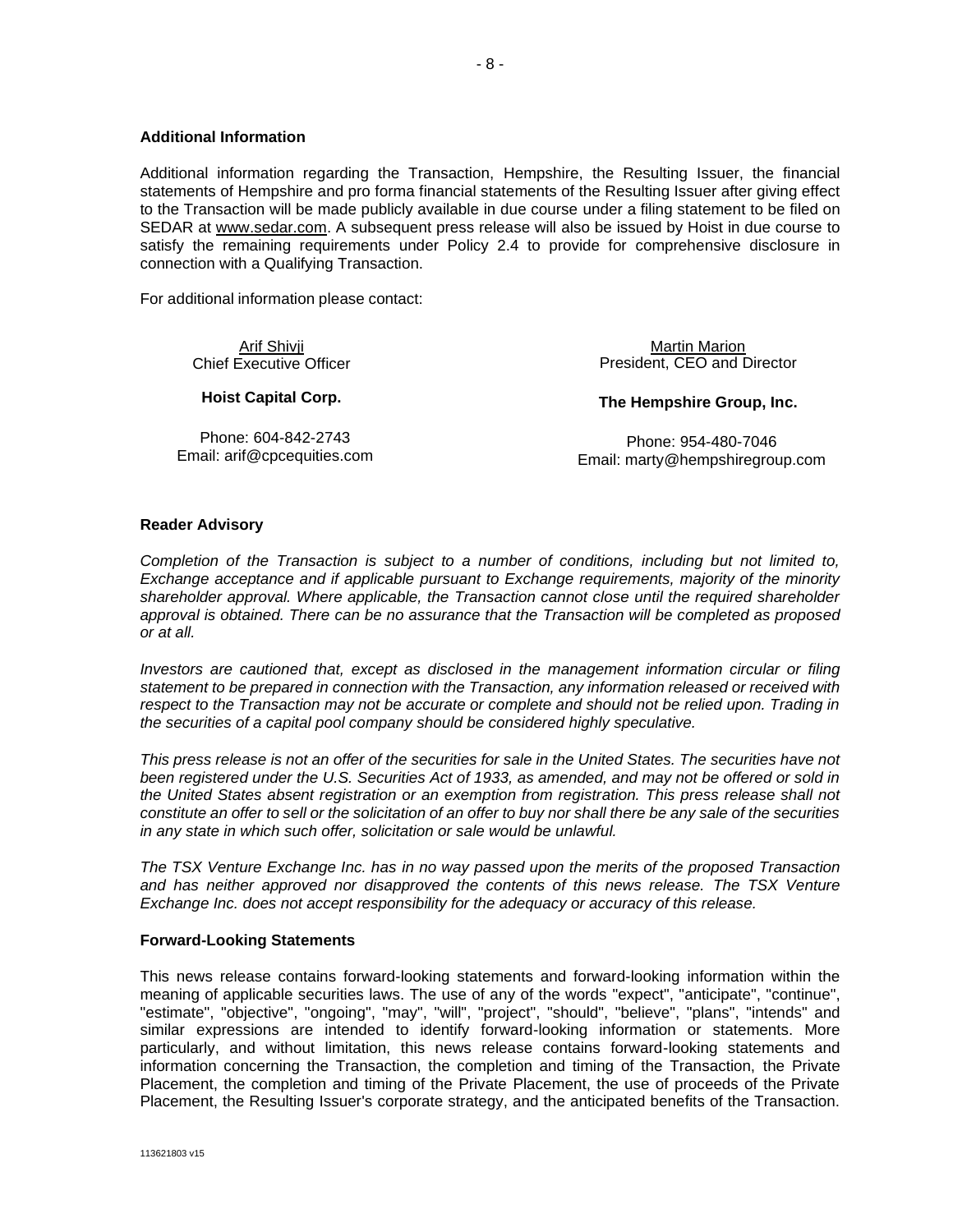This news release also contains forward-looking statements and information relating to: the Resulting Issuer's business, strategies, expectations, planned operations and future actions; the Resulting Issuer's intention and ability to grow its business, operations and product offerings, including branded products and private labelling; the competitive conditions of the industry in which the Resulting Issuer will operate and the competitive advantages of the Resulting Issuer; expectations regarding growth rates, growth plans and strategies; the management team and the performance thereof; the Resulting Issuer's commitment to environmental, social and governance principles; the competitive and business strategies of the Resulting Issuer; the Resulting Issuer's operations in the United States, and the characterization and consequences of those operations under federal United States law and applicable State law, and the framework for the enforcement of applicable laws in the United States and internationally; and the general economic, financial market, regulatory and political conditions in which the Resulting Issuer operates.

The forward-looking statements and information are based on certain key expectations and assumptions made by Hoist, including expectations and assumptions concerning: Hoist, Hempshire and the Resulting Issuer; the Private Placement; the Transaction, including the satisfaction of (i) all required regulatory, governmental and third party approvals, and (ii) all other closing conditions in accordance with the terms of the Agreement; the securities markets and general business and economic conditions, including the ongoing impact of COVID-19; the future operations of, and transactions completed by, the Resulting Issuer, including its ability to successfully implement its growth strategies and business plan; the availability of sufficient capital; the availability of financing on reasonable terms; the Resulting Issuer's ability to attract and retain qualified personnel; the Resulting Issuer's ability to protect its intellectual property; the Resulting Issuer's ability to maintain strong business relationships with its customers, suppliers, service providers and other third parties; the Resulting Issuer's ability to keep pace with changing consumer preferences; ongoing ability to conduct business in the regulatory environments in which the Resulting Issuer operates and may operate in the future; and applicable laws not changing in a manner that is unfavorable to the Resulting Issuer. Readers are cautioned that the foregoing list is not exhaustive of all factors and assumptions which have been used.

Although Hoist believes that the expectations and assumptions on which such forward-looking statements and information are based are reasonable, undue reliance should not be placed on the forward-looking statements and information because Hoist can give no assurance that they will prove to be correct. By its nature, such forward-looking information is subject to inherent risks and uncertainties, which could cause the actual results and expectations to differ materially from the anticipated results or expectations expressed. Without limitation, these risks and uncertainties include: the parties being unable to obtain Exchange approval; risks associated with the cannabis or hemp industries in general; the size of the emerging industrial hemp market; constraints on marketing products; risks inherent in the agricultural business; actions and initiatives of federal and provincial governments and changes to government policies and the execution and impact of these actions, initiatives and policies; the Resulting Issuer's interpretation of and changes to federal and state laws pertaining to hemp; incorrect interpretation of the United States' *Agricultural Improvement Act of 2018*; international regulatory risks; uncertainty caused by potential changes to regulatory framework; regulatory approval and permits; environmental, health and safety laws; anti-money laundering laws and regulations; banking matters; ability to access public and private capital and banking services; denial of deductibility of certain expenses; liability for actions of employees, contractors and consultants; product viability; accuracy of quality control systems; product recalls, product liability and product returns; positive tests for THC or banned substances; supply risk; reliance on third party suppliers, service providers and distributors; failure of counter-parties to perform contractual obligations; industry and intra-industry competition; changing consumer preferences and customer retention; unfavorable publicity or consumer perception; inability to sustain pricing models; reliance on key inputs; effectiveness and efficiency of advertising and promotional expenditures; retention and recruitment of key officers and employees; inability to renew material leases; obtaining insurance; management of growth; risks related to acquiring companies and entering partnerships; infringement on intellectual property; inability to protect intellectual property; intellectual property claims; litigation;